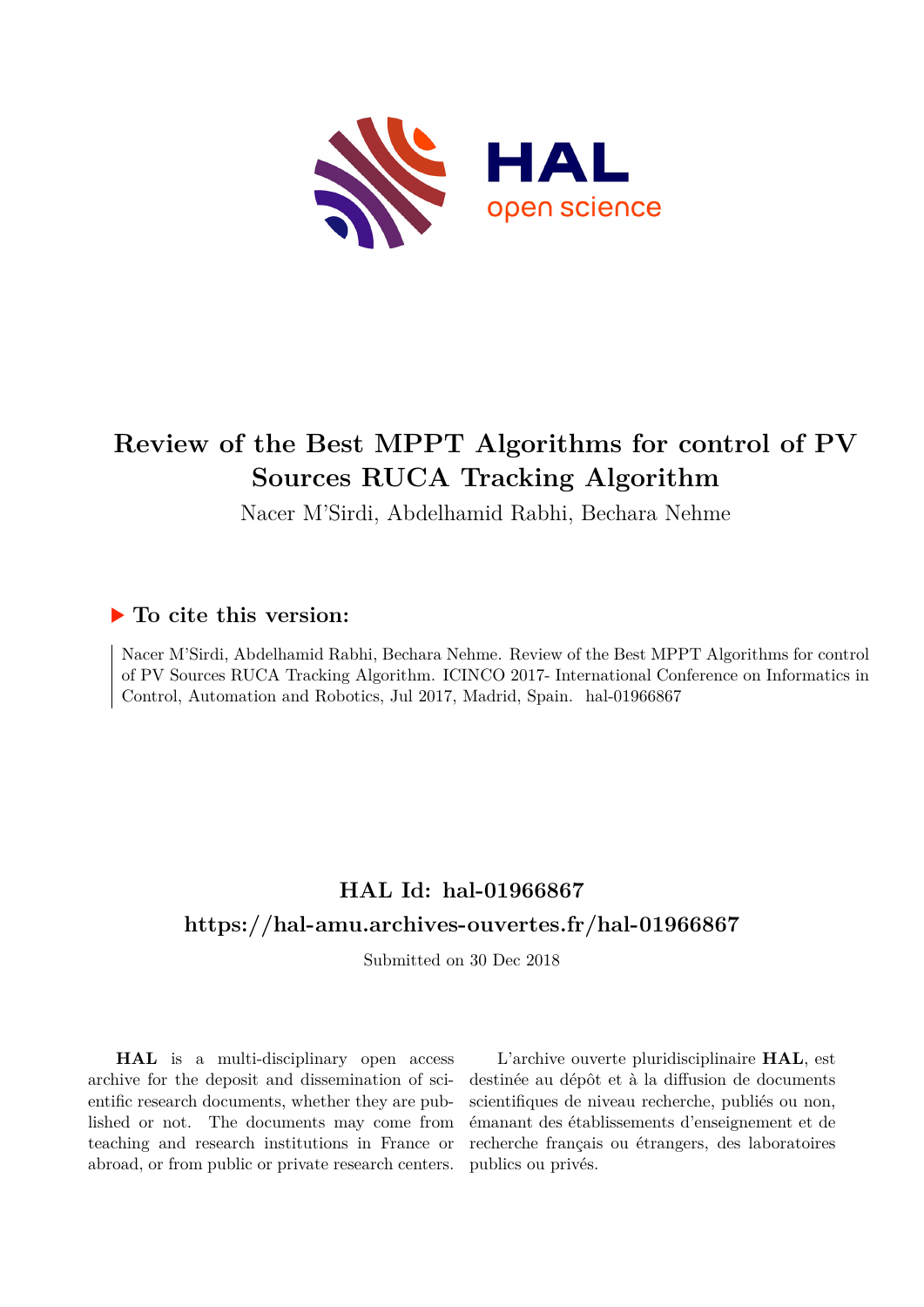# Review of the Best MPPT Algorithms for control of PV Sources *RUCA Tracking Algorithm*

Nacer K. M'Sirdi<sup>1</sup>, Abdelhamid Rabhi<sup>2</sup> and Bechara Nehme<sup>1</sup>

<sup>1</sup>*Aix Marseille Universite, CNRS, ENSAM, Universit ´ e de Toulon, LSIS UMR 7296, 13397, Marseille France ´* <sup>2</sup>*MIS, Laboratory of Modeling Information and Systems, Picardie Jules Vernes University, Amiens, France*

- Keywords: Maximum Power Point Tracking, Perturb and Observ algorithm (PO), IncCond, Hill Climbing, Boost converter, Robust Unified Control Algorithm (RUCA).
- Abstract: Renewable energies, has generated more and more interest of research in control of the HyRES. Thousand of papers deal with MPPT (Maximum Power Point Tracking) to optimize harnessing solar energy. The intent of this paper is to review the most interesting Algorithm and to propose a Robust Unified Tracking Algorithm.

# 1 INTRODUCTION

The conversion systems of renewable energy sources, as they include commutations and discontinuities, are VSAS (Variable Structure Automatic Systems) and highly dependent on variations in climate parameters, such as temperature and irradiation (Schaefer, 1990).

A great variety of MPPT methods have been proposed by the researchers and competition between the algorithms to be implemented continues. A good classification will help future applications in PV systems and give a convenient reference on the required system features.

In this paper, we present a review of the existing methods, propose a classification and try to find the best of them. Three categories of MPPT schemes exist: open loop, closed loop and hybrid methods; They can also be classified with regard to model based methods or robust optimisation. Then we propose a new technique which unify and robustify the algorithms. The Robust Unified Control Algorithm is proposed to track the maximum power point (VSAS-MPPT) based on Variable Structure Automatic Systems approach.

The purpose of this study is also to analyze and compare execution efficiency for the proposed RUCA-MPPT algorithms to well known power control type MPPT methods, including Perturbation and Observation (P&O), Incremental Conductance (In-Cond) and Hill Climbing (HC) methods, simulated in Matlab/Simulink environment in order to compare their performance (Yu and Shen, 2009; Tavares et al., 2009).

The paper is organized as follows. The second



section presents standard photovoltaic system equations and features. Section three reviews the different control algorithms proposed for tracking the maximum power point (MPP) and then in section four the analysis and discussion lead us to introduce our new algorithm. After VSAS-MPPT definition, we compare the results of the RUCA with the widely used MPPT algorithms; the performance is evaluated on the energy point of view, in simulation, considering different actual solar irradiation measured variations. Finally, a conclusion summarizes the work and proposes perspectives.

# 2 RENEWABLE ENERGY SOURCES

PV modules (panels) are composed by combination of several solar cells, connected in series and in parallel circuits, to generate higher power (Liu et al., 2008).

The equivalent circuit of the general model, as illustrated in left of figure 1, consists of a photo-current, diodes, a parallel resistor expressing a leakage current, and a series resistor describing an internal resistance to the current flow.

The PV circuit is connected to the load  $(R_L)$  trough a DC-DC converter in order to adjust (adapt) the op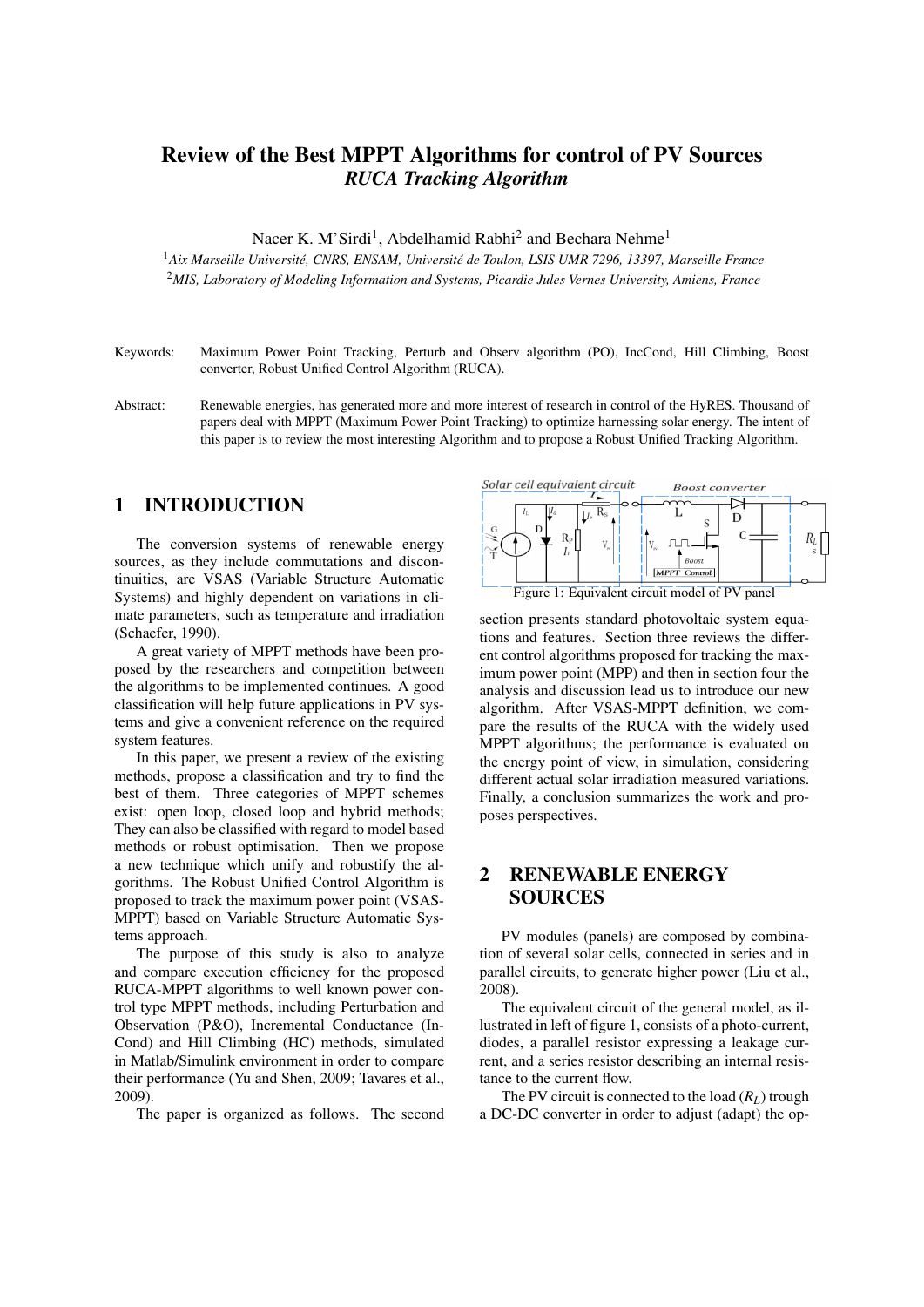erating voltage and current of the PV panel at optimal values to maximize the harnessed power. The control of the boost has to tracks the Maximum Power Point (figure 2).

Mathematical description of I(V) Input/Output characteristics for a PV cell has been studied for over the past four decades. The PV system exhibits then a nonlinear I(V) characteristic which depend on the temperature and the solar radiation which vary during a day. The PV characteristics  $(I = f(V))$  and Ppv = f (V)) are represented by the figure 2 under constant temperatures (Ta=10, 30, 50 and 70°C) and irradiation Gs=1000 w/m2.



Figure 2: a) I-V characteristic  $I = f(V_{pv})$  and b) P-V characteristic curve  $P_{pv} = f(V)$  of PV module

Te DC-DC converter is used as a power interface circuit between the PV panel and the load or battery. This circuit consists, in its simple way, of only a switch (typically a MOSFET), an inductor, and a capacitor connected as shown in figure 1. To achieve the optimum matching and track the power Maximising point, a good control of the DC-DC is necessary.

## 3 THE MPPT CONTROL

#### 3.1 The Open Loop Methods for MPPT

#### 3.1.1 Fixed Operating Point

The problem is to find the voltage *VMPP* or the current *IMPP* at which the PV array delivers the maximum power under a given temperature T and irradiance G. Then the method automatically puts the PV in this condition. The first remark was that the MPP varies in a small region and that on the left part of the P-V characteristic, the slope P/V is roughly constant.

Fractional Open-Circuit Voltage The first method uses the observation that, the ratio between array voltage at maximum power *VMPP* to its open circuit voltage  $V_{OC}$  is nearly constant.  $\frac{V_{MPP}}{V_{OC}} \approx k_1$ . The factor  $k_1$ is not constant but, has been remarked to be between 0.71 and 0.78. Once the constant k1 is known, *VMPP* can be computed.

This method consists in measuring  $V_{OC}$  periodically and then fixing  $V_{MPP} = k_1 V_{OC}$ .

The implementation is simple and cheap, but the tracking efficiency is relatively low due to inaccurate values of the constant  $k_1$  in the computation of  $V_{MPP}$ .

Fractional Short-Circuit Current This method is based on the remark that the current at maximum power point *IMPP* is approximately proportional to the short circuit current  $I_{SC}$  of the PV array.  $I_{MPP} \approx k_2.I_{SC}$ 

The factor  $k_2$  is not constant but, has been remarked to be between 0.78 and 0.92. Once the constant k1 is known, *VMPP* can be computed.

The accuracy of this method and its tracking efficiency depend on the accuracy of knowledge of  $k_2$ and the periodic measurement of short circuit current *ISC*.

#### 3.1.2 Artificial Neural Networks, ANN for MPPT

ANN are well known to provide universal approximators providing non-linear models which are complementary to the conventional modeling techniques. Back propagation ANN are used as pattern classifier or as non-linear layered feed-forward networks to give a global approximations to a non-linear inputoutput mapping (Reisi et al., 2013). The first application of ANNs to MPPT, has been proposed by Hiyama et al (Hiyama and Kitabayashi, 1997).

In general a three layer structure, i.e. input layer, hidden layer and output layer are used with the back propagation. After a good learning, ANN are able to make generalizations in regions of the phase space where little is known or no data are available. The Neural network is composed by neuron cells, placed in 3 layers (or may be more) connected to all neurons through weights see figure below. The input variables are PV parameters like *VOC* and *ISC*, atmospheric data (Irradiance and Temperature). The output of ANN gives reference signals, like the reference voltage or the duty cycle signal used to drive the power converter to operate at or close to the MPP.

The three layers of neural network have a hyper tangent sigmoid function (Noguchi et al., 2002). The algorithm used for training is back-propagation. The back-propagation training algorithm needs inputs and the desired output to adapt the weight by MSE.

The characteristics of a PV array are nonlinear and time-varying, this implies that the neural network has to be trained to guarantee accurate tracking of MPP. This is a time consuming process. Note also that it can use as inputs the voltage and current measurement, to become a closed loop method or a combination of both.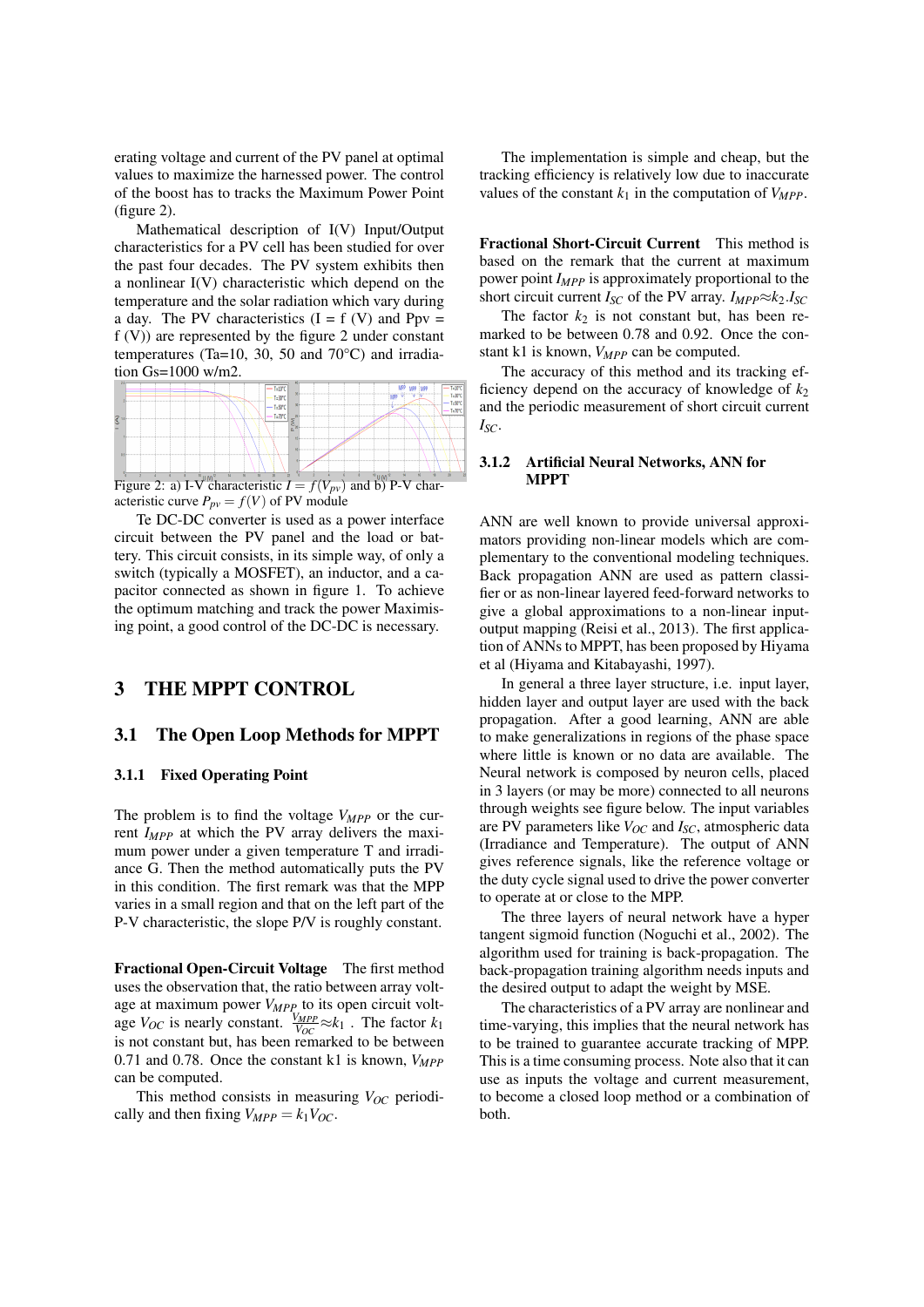#### 3.1.3 Fuzzy logic method (FL)

Fuzzy logic controllers offer the advantage of working capability with imprecise inputs, and do not need an accurate mathematical model. They can handle nonlinearities, and have fast convergence. Their learning ability and accuracy depend on the number on the fuzzy levels and the the membership functions. The decision-making uses rules specified by a set of IF–THEN statements to define the control which produce the desired behavior. The defuzzification stage, operates the reverse function to get numerical variables for analog control using the membership function.

In order to track MPP, the error is computed based on irradiance and temperature or instantaneous values such as power and voltage (Algazar et al., 2012). The output signal is either the duty cycle itself, or *VMPP* and *IMPP* reference to generate the duty cycle.

The membership function associated with fuzzification and defuzzification, as well as the antecedent and the consequent fuzzy rules are determined by trial and error. This can be time-consuming. This method can be used in open loop or in closed loop when using as feedback (in real time) the output variables like current, voltage and the power.

#### 3.2 The Closed Loop MPPT

#### 3.2.1 Perturb and Observe Methods

The most commonly used MPPT algorithm is the Perturbation and Observation (P&O) due to its easy implementation. It uses the P-V characteristics  $P_{pv}$  =  $f(V)$  of the PV module shown in figure 3 (b). Note that the point of maximum power  $P(n)=V(n)I(n)$  is obtained when the condition  $\frac{dP}{dV} = 0$  is accomplished, regardless of the sun irradiance magnitude (Kim et al., 2001). In actual experiments, the system oscillates arroumd the MPP. To minimize the oscillations amplitude, we can reduce the perturbation step size. However, small step size slows down the convergence of the MPPT.

The Modified Enhanced Perturb and Observe (MEPO) algorithm uses and adaptive step adjustment gain and simplify the implementation using on commutation functions. This algorithm have been revisited, its rationale behind have been clarified and then implementation obviated using commutation functions (Msirdi and Nehme, 2015).

#### 3.2.2 Incremental Conductance Methods

The incremental conductance (IncCond) (Femia et al., 2004), method is based on the fact that the slope (or

the PV conductance  $G = \frac{dI}{dV}$  of the PV array, in the power curve is zero at the MPP and it is positive (constant) on the left of the MPP. The slope becomes negative on the right of th MPP.

#### 3.2.3 Hill Climbing Method

The basic idea of the HC (Hill Climbing) method is the same as  $P&O$  method. It tests if  $P(n)$  is greater than  $P(n-1)$  or not, to reach MPP. The PO method uses instead a test on dP/dV to determine whether the maximum power point has been found or not. However, the HC method uses a test condition on  $P(n)-P(n-1)$ .

#### 3.2.4 Extremum Seeking Control method (ESC)

Krstic et al. (Ariyur and Krstic, 2003), from automatic control community interested on robust and adaptive control techniques, proposed an adaptive ESC methodology which has been proved to be robust against parametric uncertainties for non linear dynamic uncertain systems. It is based on theories namely averaging theory, adaptive control and singular perturbation techniques. This real-time optimization ESC method has been successfully applied in various systems and has been specifically adapted for PV systems in order to track MPP  $(?, ?)$ . Extension to ESC by Newton Like optimisation has been also considered and compared to other ESC based methods (Zazo et al., 2012). The objective of ESC is to rapidly reach the MPP despite uncertainties and disturbances on the PV panel and the load.

The reference current is perturbed by a sinusoidal modulation. The power got at the output of the PV system is high pass filtered, to get only effect of the perturbation  $(\triangle P(t))$  on the obtained power  $P(t)$ . Then, after the ripple demodulation to get the produced power perturbation observed (ξ(*t*)), integration with an adaptive gain  $C(p)$  of this effect gives the reference current. The adaptation gain  $C(p)$  is adjusted by a theoretical study to get fast convergence to the optimum power (MPP). The controller will, therefore, adjust the reference current until MPP is reached.

The main advantages of ESC are that the power optimization is got by a dynamic adaptation-based feedback for a sinusoidal perturbation and convergence to the MPP is guaranted. This approach does not require any parametrization or structural formalization of the modeling uncertainty. The disadvantage of ESC is its complexity and the implementation difficulties regard to PO and MEPO.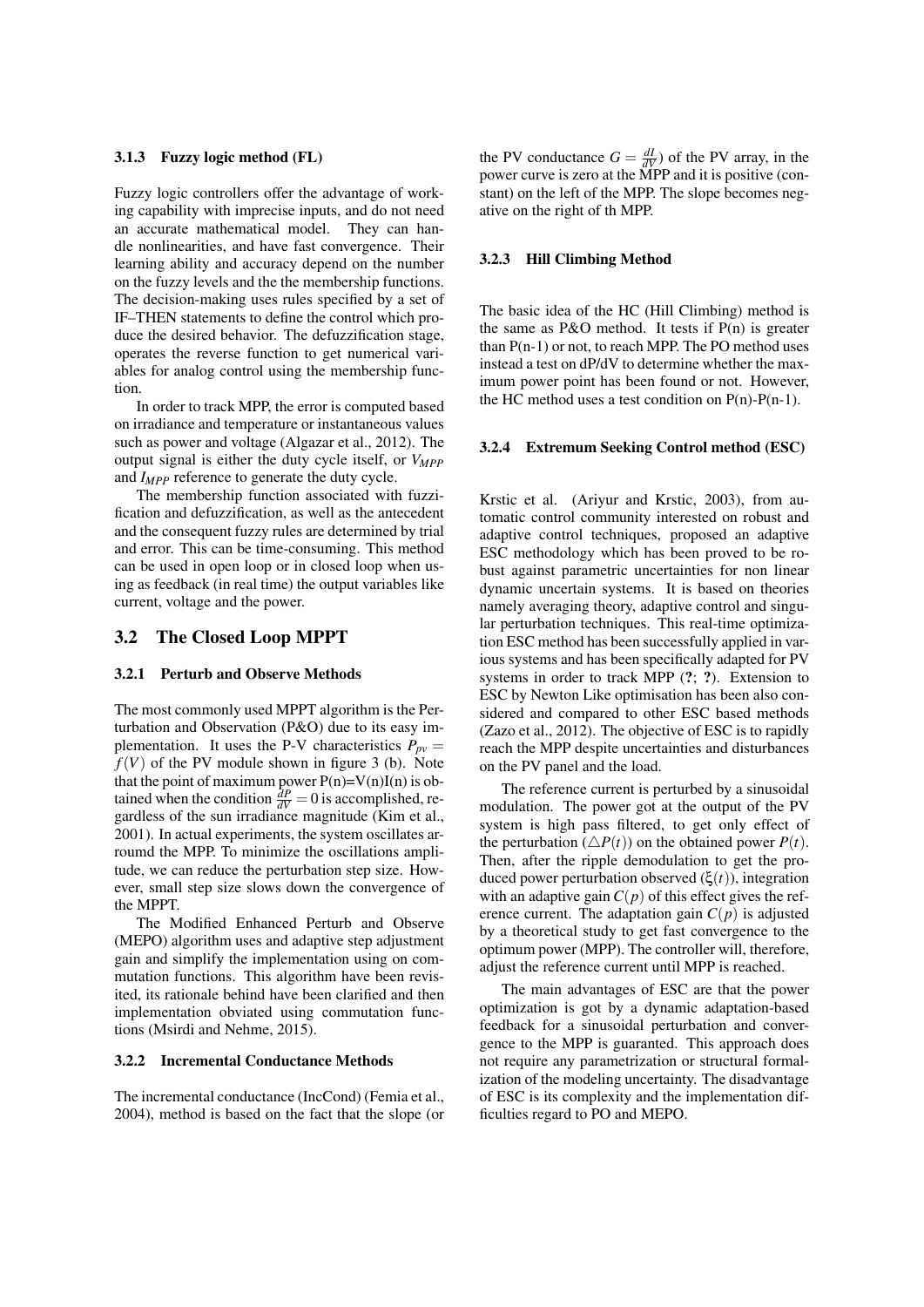### 3.2.5 RSMCA: Robust Sliding Mode Control Algorithm

A lot of algorithms have been proposed based on Sliding Mode. The most of them are not very precise when defining the objective of the algorithm and chosing the sliding surface. They simply has been develop as alternative to use of a standard regulator like PID controller. This reduces the efficiency of the Sliding Mode Approach and does not tackle the robustnes problem. The most of them use a sliding surface to reach the MPP. The best choice seems to be given by the proposed criteria in equations (1 and 2).

In the following we propose an MPPT based on the VSAS and the Lyapunov theory which generalizes all the previous algorithms. The desired objective to get is that the MPP reached when the maximum power is obtained  $\frac{dP}{dt} = 0$ .

Note that the optimization is done versus time because P varies during time in function of the voltage V and the current I. Only if current I (respectively the voltage V) is maintained constant we can consider P(V) (respectively P(I)) characteristic. Note also that in real weather condition the Operating Point do not moves on a unique (P-V) characteristic. If the irradiation or the temperature changes the MPP varies from one curve to another one.

Then as  $P(t) = V(t) \cdot I(t) = f(V, I, t)$ , the power is function of the voltage, the current and time, then the required Maximum Power Point to Track is really defined by the following objective function which we propose to take as the generic sliding surface:

$$
\frac{dP}{dt} = \frac{dVI}{dt} = I\frac{dV}{dt} + V\frac{dI}{dt} = 0
$$
 (1)

Let us consider the control in case of discrete time, like do all the above presented algorithms, with the previously defined variables (see equation 5) the fetched MPPT may be defined by  $\Delta P(k) = 0$ , then as  $\frac{dP}{dt} = 0$  can be approximated by  $\Delta P(k) =$  $(I(k)\Delta V(\tilde{k}) + V(k)\Delta I(k)).\triangle t$ 

The objective function that we propose in (M'Sirdi et al., 2014) becomes then:

$$
\Delta P(k) = I(k)\Delta V(k) + V(k)\Delta I(k) = 0 \tag{2}
$$

The control variable is either, in the first case,  $u_1(k) = \Delta V(k)$ , which means that the voltage perturbed and the current is fixed  $u_2(k) = \Delta I(k) = 0$ , or in the second case, the control variable is  $u_2(k) =$  $\Delta I(k)$ , the current is pertubed and the voltage is fixed  $u_1(k) = \Delta V(k) = 0$ . In control context, the previously presented MPPT controllers use only one control variable  $u_1$  or  $u_2$  and impose the second to zero. Let

us consider the MPP reaching condition  $\frac{dP(t)}{dt} = 0$  and note that the maximum power is always  $P_{max} \ge P(t)$ every where and at any time. We can choose as Sliding Surface  $s(t) = P_{max} - P(t)$  which goes to zero (or at least to its minimum) when  $P(t) = P_{max}$  (Msirdi and Nehme, 2015). We can also take zero instead of a positive constant  $P_{max} = 0$ .

Let us then consider the Lyapunov like function  $W(t) = s^2 = [P_{max} - P(t)]^2 > 0$  which is strictly positive every where except at the MPP where it goes to zero. Lyapunov based control design is well known to give robust algorithms.

The derivative of this Lyapunov function  $W(t)$  =  $s^2 > 0$ , is  $\dot{W} = s\dot{s} = -[P_{max} - P(t)] \cdot \frac{dP(t)}{dt}$ .

This term is negative when  $-\frac{dP(t)}{dt} = -I\frac{dV}{dt} - I\frac{dV}{dt}$  $V \frac{dI}{dt} < 0$ . This equation is similar to the proposed Sliding Surface equations (1 2 ??). Please note also the similarity with the InCond equation (??). This means obviously that we only need, from control, to make  $\frac{dP(t)}{dt} > 0$ , to reach the MPP.

as we impose  $\frac{dI}{dt} = 0$ , we get  $\dot{W} = -I \frac{dV}{dt}$ <br>It can be made negative by choosing the appropriate control laws  $u_1(k) = \Delta V(k)$  and  $u_2(k) = 0$ . Note that this can be reached by choosing the sign of  $u_1(k) = V(k)$ , such as to get  $\dot{W} < 0$ .

Choosing  $u_1(k) = \Delta V(k) = \Delta P(k) \cdot \Delta R(k)$  =  $\Delta P(k) \cdot \Delta s$  is and knowing that we 4*P*(*k*).α.*sign*(4*V*(*k*)) and knowing that we impose  $u_2(k) = \Delta I(k) = 0$  like in the control algorithm, we have previously proposed MEPO (Msirdi and Nehme, 2015). This gives us  $\triangle W = -\alpha \triangle P(k) \cdot sign(\triangle V(k))I(k)$ . If the gain parameter  $\alpha$  is positive constants, we then get a negative derivative

$$
\triangle W = -\alpha \Delta V(k).sign(\triangle V(k))I^2(k) < 0 \quad (3)
$$

This method, called MEPO (Modified Enhanced Perturb and Observ) gives an enhanced and variable step size algorithm. The step size is adjusted in proportionally to the power variation produced in the previous step. The step adjustment gain  $K = \alpha \Delta P(k)$  is used for weighting this adjustment step. It may be useful for oscillation avoidance and noise sensitivity.

This proves, theoretically the convergence of the RSMC algorithm and shows that Robust Sliding Mode Control is equivalent to the MEPO algorithm got by enhancement of the P&O.

We propose, as a modified PO Algorithm which will be more robust, the reference voltage is given by

$$
Vref = Vk + \alpha.\triangle P \cdot sign(\triangle V) \tag{4}
$$

The algorithms have been tested under various operating conditions. The obtained results have proven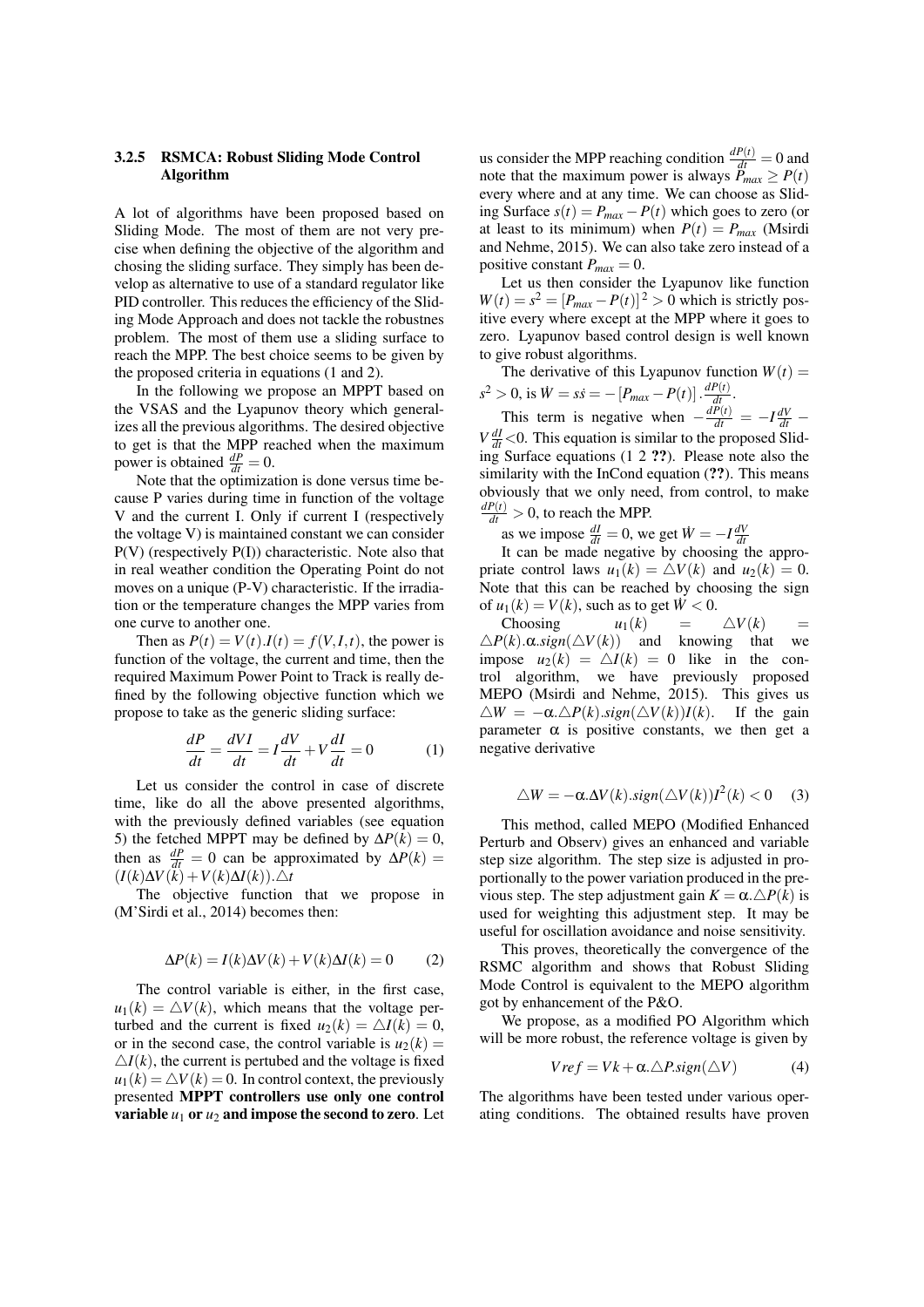that the MPPT is tracked even under sudden change of irradiation level.

#### 3.2.6 RUCA: Robust Unified Control Algorithm

VSAS (Variable Structure Automatic Systems) control methodology was applied to clarify the rationale behind Maximum Power Point Tracking and get the best optimization algorithm. We have seen previously that the control is either on voltage or on current input or both. For the proposed RUCA algorithm, both controls can be used if we look for adjusting both variables (V and I), either at each control step or alternatively.

Two new algorithms can be developed, using this approach, the Modified and Enhanced Perturb and Observe Algorithm (MEPO) if the control input is on the voltage or the Modified Enhanced InCond (MEInCond) if the control input is on the current.

For the MEPO and the RSMC, we take for estimation of the power variation  $\Delta P(k) = I(k)\Delta V(k)$ , the current is assumed constant.

For the Modified Enhaced InCond (MEInCond), we consider the current as the only input control and we take  $\Delta P(k) = V(k)\Delta I(k)$ , the voltage is assumed constant.

The Robust Unified Control Algorithm (RUCA) will do both of them alternatively. Note that the hardware have to be considered in consequence. Compared to the other algorithms like Perturb and Observe (PO), Hill Climbing, Incremental Conductance (In-Cond) The RSMC approach it is proven more efficient and faster despite using low frequency commutation.

It can be noticed that all the previous algorithms can be considered as particular cases of this one (RUCA), when simplifying the proposed control method.

The implementation of the proposed **RUCA** controller can be summarised as follows:

- 1. The reference voltage is set be equal to the PV open circuit voltage.
- 2. Measurement of the of input signals (PV voltage, PV current and Load voltage).
- 3. Estimate the PV power at the sample time k :  $P_{PV}(k) = I_{pv}(k)V_{pv}(k)$
- 4. Calculate the PV current and the power increments.

$$
\begin{cases}\n\Delta I = I_{PV}(k) - I_{PV}(k-1) \\
\Delta V = V_{PV}(k) - V_{PV}(k-1) \\
\Delta P = P_{PV}(k) - P_{PV}(k-1) \\
P_{PV}(k) = V_{PV}(k).I_{PV}(k)\n\end{cases}
$$
\n(5)

The reference voltage  $V_{ref}(k)$  is calculated as below, where  $\alpha$  is the perturbation variation step (control gain). Note that  $\Delta V_{ref} = \alpha \cdot sign(\Delta P \Delta V)$  produces exatly the same result as the classical PO algorithm with a much more simple implementation (one formula instead of an algorithm chart).

Recall that the system equations have been used also to define the classical Sliding Mode based algorithms by means of choosing a commutation (sliding) surface s. The proposed MPPT has several advantages: simplicity, high convergence speed and is independent on PV array characteristics. In conclusion let us say that RUCA enhances and generalizes all the best algorithms presented in litterature and suggest new algorithmes like MEPO and MEInCond.

## 3.3 Hybrid Tracking Methods HTM

It is well known that combination of OLM (Open Loop Method) for anticipation with robust feedback (CLM: Closed Loop Method) gives the best way to control and track trajectories of uncertain and time varying systems. In HTM, the control signal associates OLM, determined according to atmospheric conditions temperature and irradiance, and CLM based on feedcback control to track MPP. In a hybrid method consisting of two loops is proposed. In the first loop MPP is estimated based on the open circuit voltage at a constant temperature. Several authors use Neural Networks or Fuzzy Logic or combine Neuro Fuzzy Logic to anticipate on temperature and radiation effects. Tina et al proposed to use a simplified model used to evaluate the MPP power in (Tina and Scrofani, 2008). It seems to be the most efficient way to predict the MPP.

# 4 COMPARATIVE STUDY

In this section we present simulations based comparison between different MPPT algorithms. Several algorithms are compared the classical P&O (Perturb and Observe), the MEPO (Modified Enhanced Perturb and Observe), IncCond (Incremental Conductance), RUCA (Robust Unified Control Algorithm), and NL-ESC (Newton-Like Extremum Seeking Control).

The first step, for validation of the implementation, uses the same simulated model as in the paper of Zazo et al (Zazo et al., 2012) to compare the different algorithms. The second step is simulation with the PSIM software of the model of the experimental setup.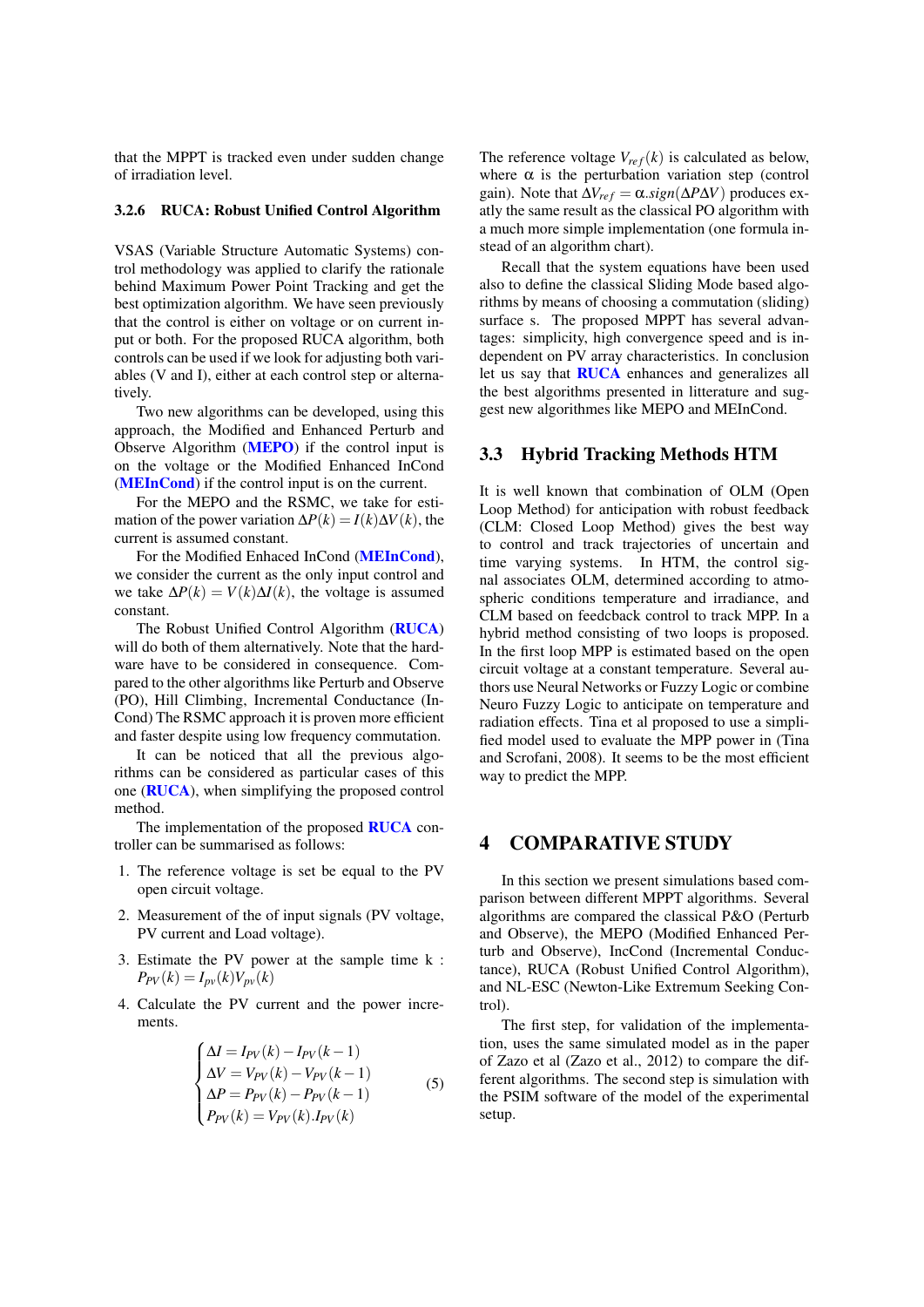

Figure 4: First order interpolation comparison of the 5 algorithms with real data.

Zero order sample and hold comparison of the 5 algorithms.

### 4.1 Simulations with PSIM software

The physical model of a PV panel is used with a Boost DC-DC converter using a MOSFET as a switch. The panel is considered to have 36 cells. A boost converter is built;The load is a  $100\Omega$  resistor. The algorithms are implemented in a C block and the duty cycle is calculated from Vref using another C block. The actual, measured irradiation and panel temperature, when used, are read from a txt file as input to the simulation.

We start first by retrieving all the simulation of the paper of Zazo et al (Zazo et al., 2012) and then compare to the other algorithms.

In order to compare the 5 algorithms we build under Psim software 5 identical PV systems. Each system is controlled by a different MPPT algorihm. The second simulation is done with the same input irradiance and temperature for the 5 systems. Zero order sample and hold is applied. The result is shown in figure 4.

The third simulation is done with first order interpolation and shown in figure 5. In this simulation real weather data and real PV temperature are used.

## 4.2 Simulation results

The simulation was performed under Psim software. The simulated process is composed of two PV panels, a DC/DC converter, and 4 batteries. Each PV panel is composed of 10 cells mounted in serie. The panel short circuit current is 5.1 A and it can generate 62W in STC. The two panels are mounted in series. The DC/DC converter is a boost (step up converter) mainly made of a capacitor, a self, a diode and a switching device. The batteries are connected in series delivering  $4 \times 12 = 48V$ .

In order to compare the 5 algorithms we built 5 identical simulation systems. All systems have the



Figure 6: Simulation for change in irradiance and temperature.

Interpolated change in irradiance and temperature.

same irradiance and temperature inputs.

The step of the P&O algorithm is fixed to 0.1V. The step of the IncCnd algorithm is also fixed to 0.1V. The gain of the MEPO algorithm is chosen 25. The gain of the RUCA algorithm is chosen 25. The gain of the NL-ESC is 0.15 and the gain of the hessian is 3000.

For the first simulation, we consider an irradiance of  $1000W.m<sup>-2</sup>$  and a temperature of 25 °C. We can see that all the algorithms reach the maximum power point in less than 0.5 seconds. The NL ESC presents the less oscillations. The RUCA is the fastest with decreasing oscillations. Also the MEPO present the same features. The IncCnd and PO present high oscillation and takes time to reach the MPP.

For the second simulation, we consider a zero order sample and hold for the irradiance and temperature that change. The irradiance and temperature rise and fall brutally during as shown in figure 3. The simulation of figure 4 shows how all algorithms manage to reach the MPP after the brutal variation of environmental conditions. The NL-ESC presents the highest oscillation amplitude after the brutal change. The RUCA and MEPO presents oscillation before stabilizing in the MPP after the brutal change. This is explained because these last algorithms uses the gradient of power to calculate the step, and after brutal change of environmental conditions, the power gradient is high.

For the third simulation, we consider a variation in irradiance and temperature with first order interpolation. Real data are taken from measurement done on the 16/5/2012. We can see that all algorithms reaches the MPP. Oscillations do not occurs because the power gradient is low.

In summary, the simulation comparison between the 5 algorithms showed a convergence of all the al